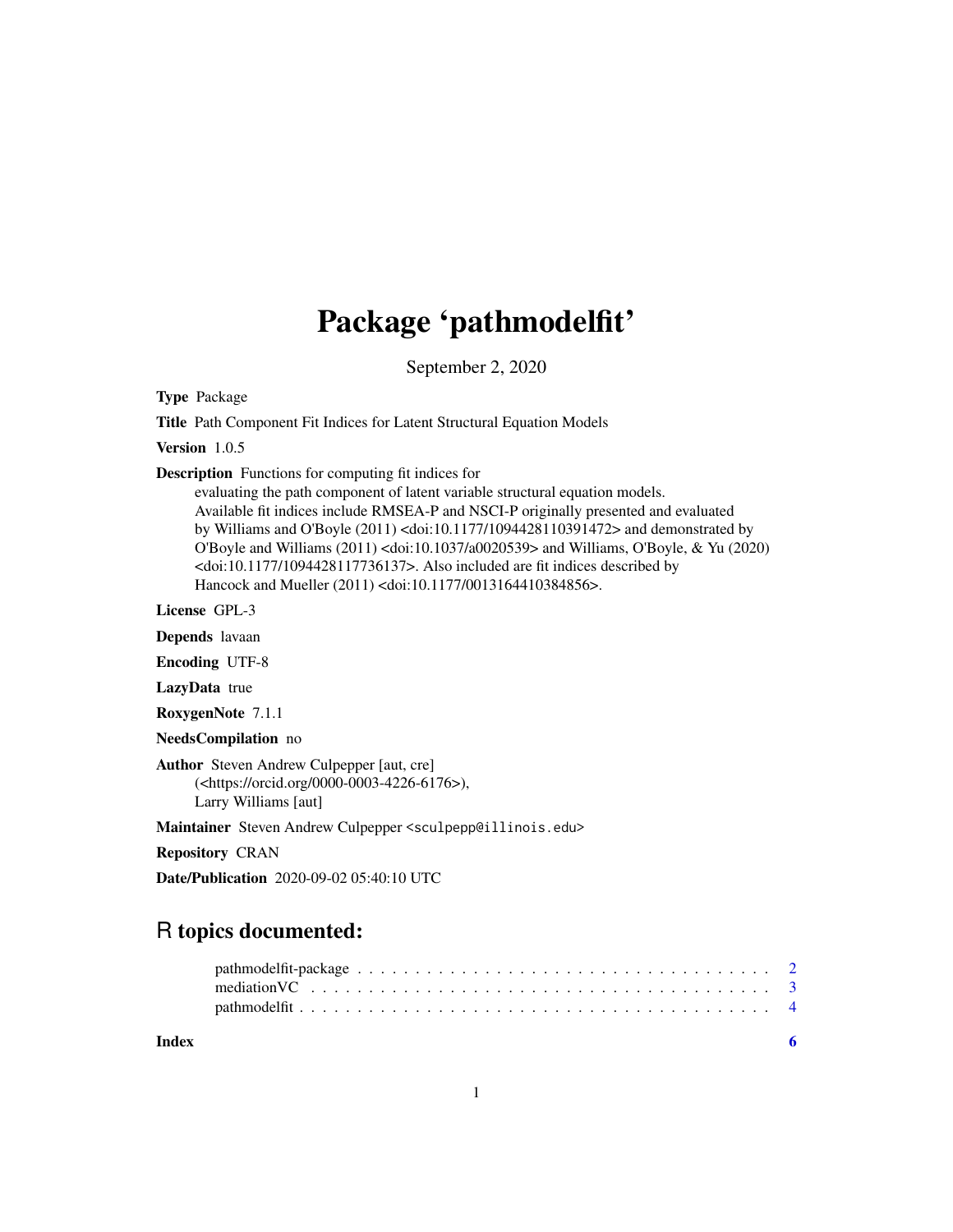<span id="page-1-0"></span>pathmodelfit-package *pathmodelfit: Path Component Fit Indices for Latent Structural Equation Models*

#### Description

Functions for computing fit indices for evaluating the path component of latent variable structural equation models. Available fit indices include RMSEA-P and NSCI-P originally presented and evaluated by Williams and O'Boyle (2011) <doi:10.1177/1094428110391472> and demonstrated by O'Boyle and Williams (2011) <doi:10.1037/a0020539> and Williams, O'Boyle, & Yu (2020) <doi:10.1177/1094428117736137>. Also included are fit indices described by Hancock and Mueller (2011) <doi:10.1177/0013164410384856>.

#### Author(s)

Maintainer: Steven Andrew Culpepper <sculpepp@illinois.edu> [\(ORCID\)](https://orcid.org/0000-0003-4226-6176)

Authors:

• Larry Williams <larry.williams@ttu.edu>

#### References

Hancock, G. R., & Mueller, R. O. (2011). The reliability paradox in assessing structural relations within covariance structure models. Educational and Psychological Measurement, 71(2), 306-324.

McNeish, D., & Hancock, G. R. (2018). The effect of measurement quality on targeted structural model fit indices: A comment on Lance, Beck, Fan, and Carter (2016). Psychological Methods, 23(1), 184–190. https://doi.org/10.1037/met0000157

O'Boyle, E. H., Jr., & Williams, L. J. (2011). Decomposing model fit: Measurement vs. theory in organizational research using latent variables. Journal of Applied Psychology, 96(1), 1–12. https://doi.org/10.1037/a0020539

Williams, L. J.,  $\&$  O'Boyle, E. H. (2011). The myth of global fit indices and alternatives for assessing latent variable relations. Organizational Research Methods, 14, 350-369.

Williams, L. J., O'Boyle, E. H., & Yu, J. (2020). Condition 9 and 10 tests of model confirmation: A review of James, Mulaik, and Brett (1982) and contemporary alternatives. Organizational Research Methods, 23, 1, 6-29.

#### Examples

```
library(lavaan)
```

```
model4 < -Ldrrew =~ LdrrewI1 + LdrrewI2 + LdrrewI3
Jobcom =~ JobcomI1 + JobcomI2 + JobcomI3
Jobsat =~ JobsatI1 + JobsatI2 + JobsatI3
Orgcom =~ OrgcomI1 + OrgcomI2 + OrgcomI3
Jobsat ~ Ldrrew + Jobcom
```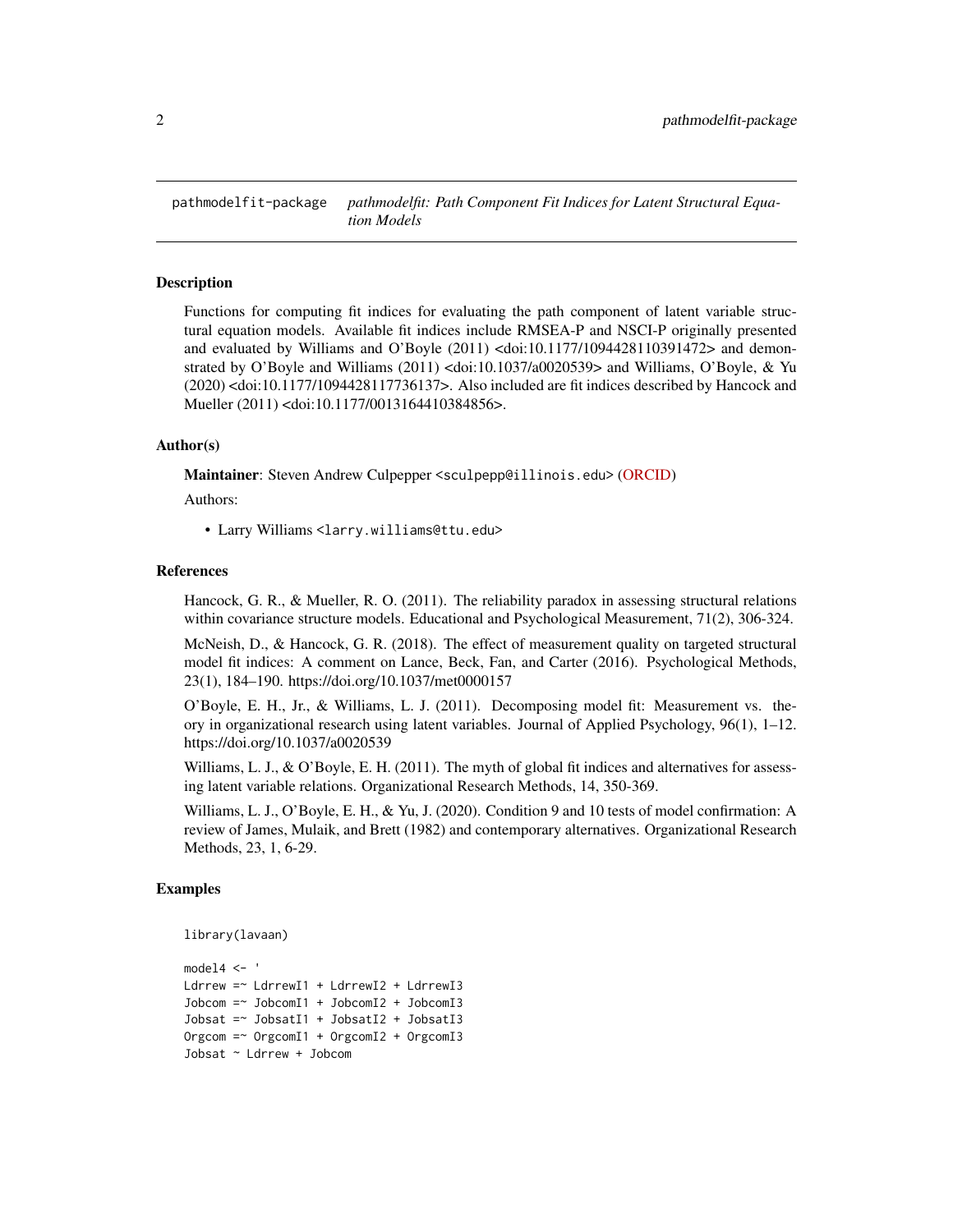#### <span id="page-2-0"></span> $\blacksquare$  mediation VC 3

```
Orgcom ~ Jobsat'
data(mediationVC)
fit <- sem(model4, sample.cov = mediationVC, sample.nobs = 232)
pathmodelfit(fit)
```
mediationVC *Williams and Anderson (1994) Mediated Multifoci Model Dataset*

#### Description

This data set is from Williams and Anderson (1994) on the study of methods effects in organizational research using latent-variable models.

#### Usage

mediationVC

#### Format

A variance-covariance matrix for 232 observations and 12 variables. The variables are indicators of four constructss: 1) job satisfaction (Jobsat; 10 items), 2) organizational committment (Orgcom; 8 items), 3) leader-contingent reward behavior (Ldrrew; 10 items), and 4) job complexity (Jobcom; 6 items). The individual item responses were used to create three, total-score indicators for each construct defined as follows:

- JobsatI1 Job satisfaction indicator 1
- JobsatI2 Job satisfaction indicator 2
- JobsatI3 Job satisfaction indicator 3

OrgcomI1 Organizational committment indicator 1

- OrgcomI2 Organizational committment indicator 2
- OrgcomI3 Organizational committment indicator 3
- LdrrewI1 Leader-contingent reward behavior indicator 1
- LdrrewI2 Leader-contingent reward behavior indicator 2
- LdrrewI3 Leader-contingent reward behavior indicator 3
- JobcomI1 Job complexity indicator 1
- JobcomI2 Job complexity indicator 2
- JobcomI3 Job complexity indicator 3

#### Author(s)

Steven Culpepper and Larry Williams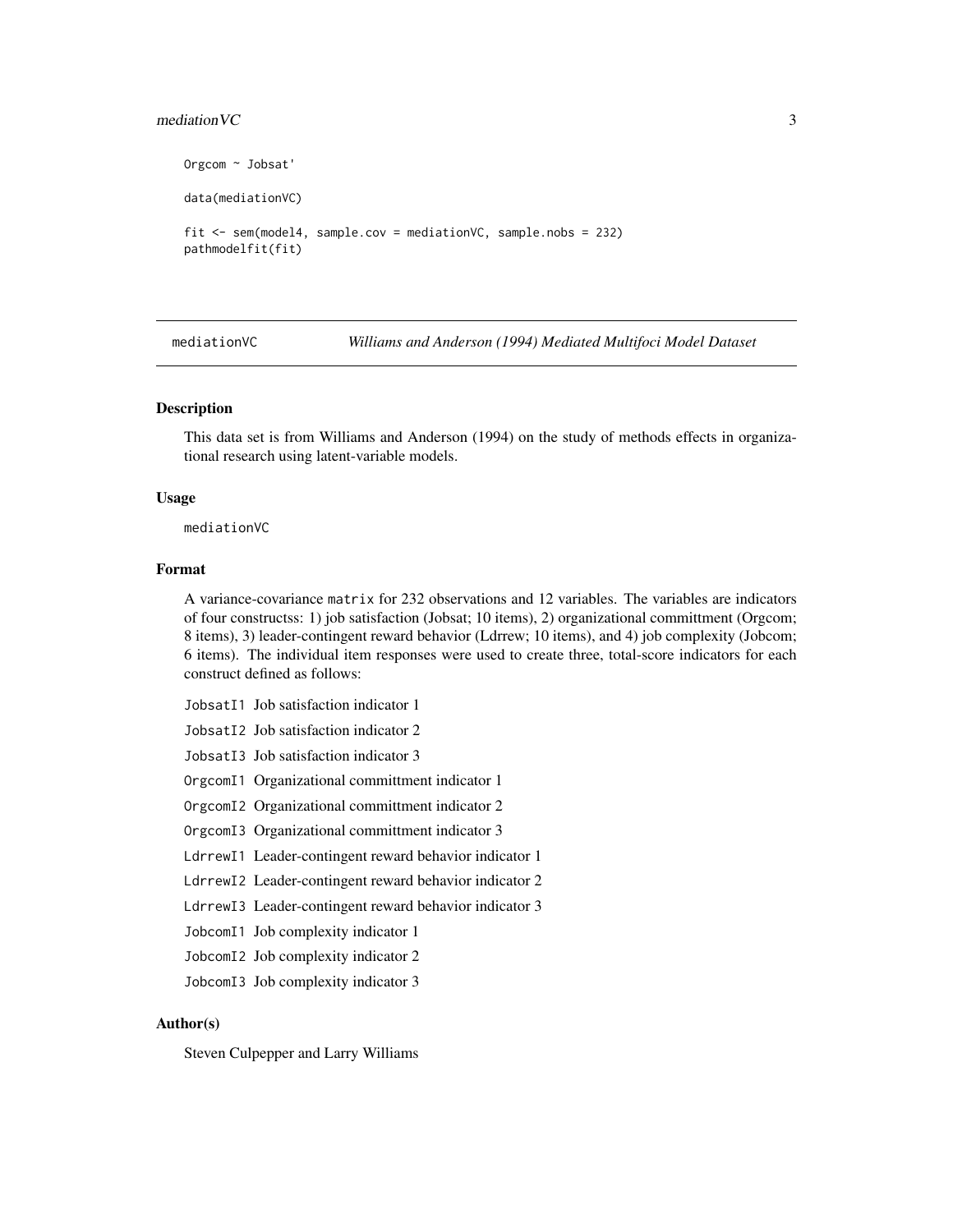#### <span id="page-3-0"></span>Source

Williams, L. J. & Anderson, S. E. (1994). An alternative approach to method effects by using latentvariable models: Applications in organizational behavior research. Journal of Applied Psychology, 79, 323-331.

pathmodelfit *Compute fit indices for the path component of latent variable structural equation models.*

#### Description

pathmodelfit computes fit indices for evaluating the path component of latent variable structural equation models. Available fit indices include RMSEA-P and NSCI-P originally presented and evaluated by Williams and O'Boyle (2011) and demonstrated by O'Boyle and Williams (2011) and Williams, O'Boyle, & Yu, (2019). Also included are fit indices described by Hancock and Mueller (2011).

#### Usage

```
pathmodelfit(lavaanoutput)
```
#### Arguments

lavaanoutput A lavaan sem object.

#### Value

A vector with RMSEA-P, a p-value for the chi-square test comparing the theoretical and saturated model, a 90 percent confidence interval for RMSEA-P, NSCI-P, and SRMRs, RMSEAs, TLIs, and CFIs.

#### References

Hancock, G. R., & Mueller, R. O. (2011). The reliability paradox in assessing structural relations within covariance structure models. Educational and Psychological Measurement, 71(2), 306-324.

McNeish, D., & Hancock, G. R. (2018). The effect of measurement quality on targeted structural model fit indices: A comment on Lance, Beck, Fan, and Carter (2016). Psychological Methods, 23(1), 184–190. https://doi.org/10.1037/met0000157

O'Boyle, E. H., Jr., & Williams, L. J. (2011). Decomposing model fit: Measurement vs. theory in organizational research using latent variables. Journal of Applied Psychology, 96(1), 1–12. https://doi.org/10.1037/a0020539

Williams, L. J.,  $\&$  O'Boyle, E. H. (2011). The myth of global fit indices and alternatives for assessing latent variable relations. Organizational Research Methods, 14, 350-369.

Williams, L. J., O'Boyle, E. H., & Yu, J. (2020). Condition 9 and 10 tests of model confirmation: A review of James, Mulaik, and Brett (1982) and contemporary alternatives. Organizational Research Methods, 23, 1, 6-29.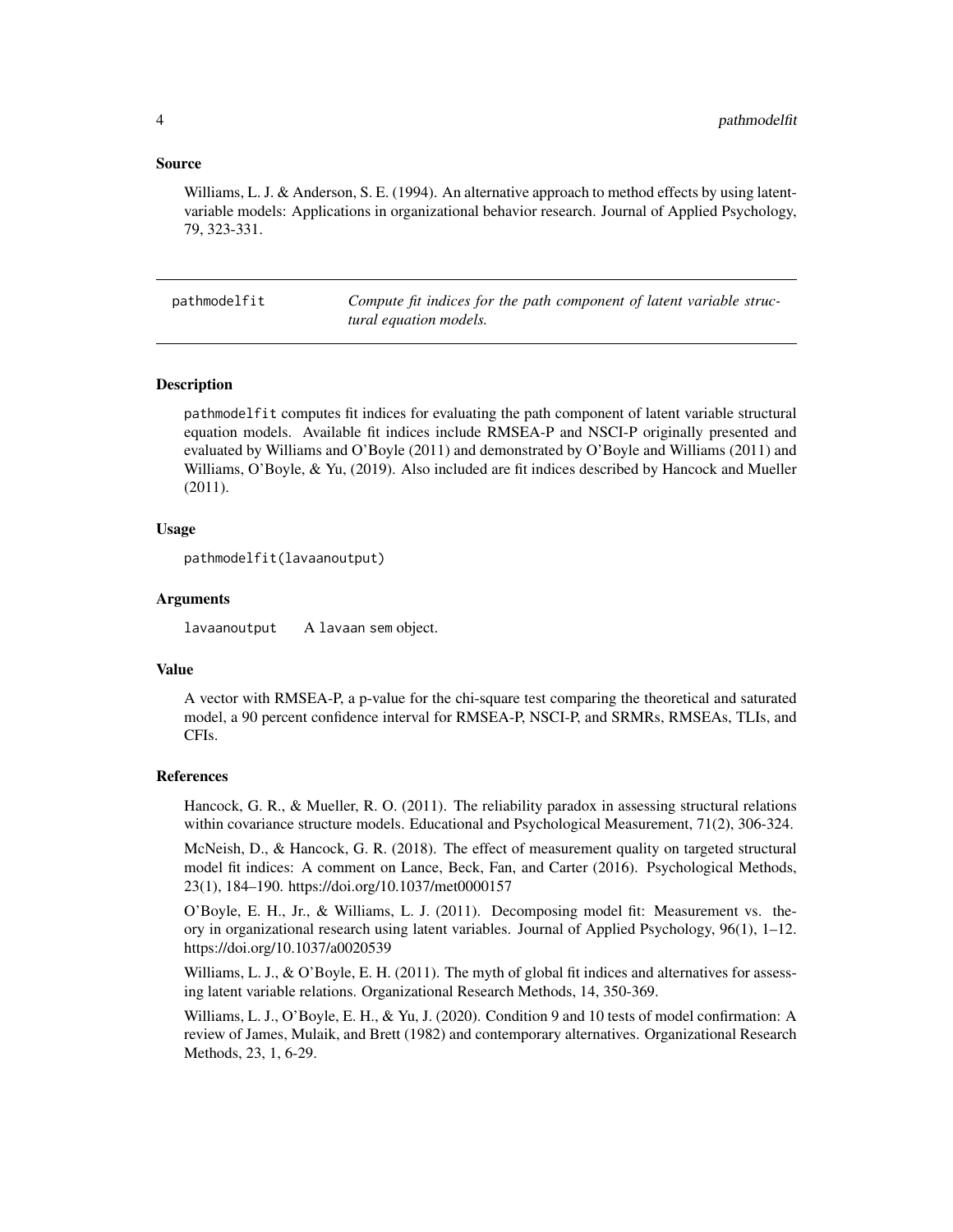#### pathmodelfit 5

#### Examples

library(lavaan)

```
<code>model4 <- '</code>
Ldrrew =~ LdrrewI1 + LdrrewI2 + LdrrewI3
Jobcom =~ JobcomI1 + JobcomI2 + JobcomI3
Jobsat =~ JobsatI1 + JobsatI2 + JobsatI3
Orgcom =~ OrgcomI1 + OrgcomI2 + OrgcomI3
Jobsat ~ Ldrrew + Jobcom
Orgcom ~ Jobsat'
data(mediationVC)
fit <- sem(model4, sample.cov = mediationVC, sample.nobs = 232)
pathmodelfit(fit)
```